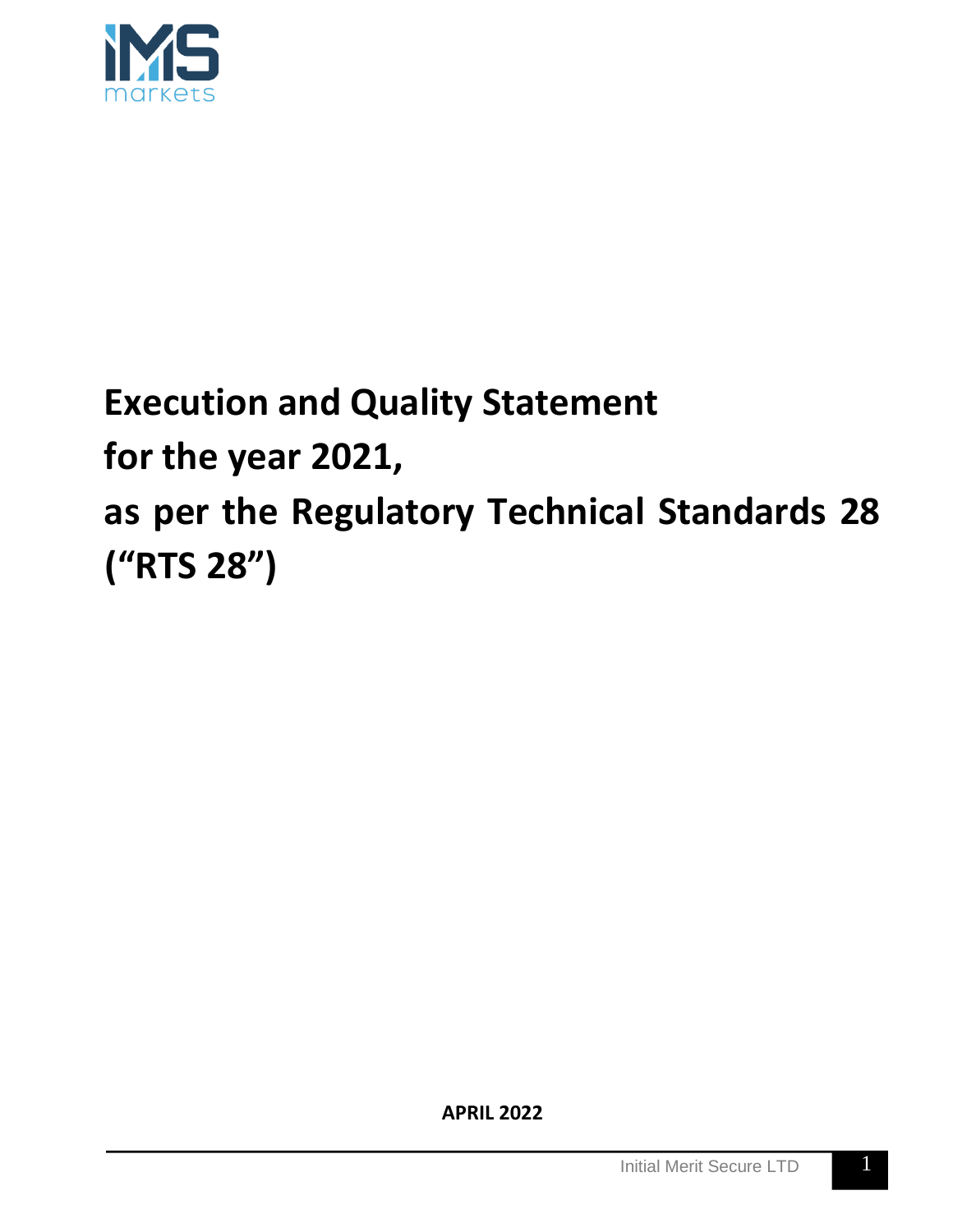

#### **Scope of the Report**

This report is published by Initial Merit Secure Limited formerly known as Nextrade Worldwide Ltd (hereinafter referred to as 'the Company', 'We', 'Us', 'Our', 'IMS'), an Investment Firm authorized and regulated by the Cyprus Securities and Exchange Commission (hereinafter referred to as 'CySEC') under the license No. 229/14. The Company owns and opserates under the brand name IMS and the domain [www.imsmarkets.com.](http://www.imsmarkets.com/) The Company is registered in the Republic of Cyprus through the Department of Registrar of Companies and Official Receiver with registration number HE 291905 with registered office at 3, Pythagora Street, Pythagoras Court, 4th Floor, 3027, Limassol, Cyprus.

The Company is licensed to conduct the following investment and ancillary services

| <b>Investment Services</b>                    | <b>Ancillary Services</b>                         |
|-----------------------------------------------|---------------------------------------------------|
| Reception and Transmission of orders in       | Safekeeping and administration of financial       |
| relation to one or more financial instruments | instruments, including custodianship<br>and       |
|                                               | related services                                  |
| Execution of orders on behalf of clients      | Granting credits or loans to one or more          |
|                                               | financial instruments, where the firm granting    |
|                                               | the credit or loan is involved in the transaction |
|                                               | Foreign exchange services where these are         |
|                                               | connected to the provision of investment          |
|                                               | services                                          |
|                                               | Investment research and financial analysis or     |
|                                               | other forms                                       |

This document was prepared in compliance to Article 27(10)b of the Markets in Financial Instruments Directive 2014/65/EU (hereinafter referred as "MiFID II"), and as adopted by the Commission Delegated [Regulation \(EU\) 2017/576.](https://www.cysec.gov.cy/CMSPages/GetFile.aspx?guid=d4149377-88d7-4c41-8a85-558cb442134f) The Company is required to publish the Execution Quality Summary Statement of the regulatory technical standards 28 (hereinafter referred to as 'RTS 28') on an annual basis and provide sufficient information in regard to the execution venues and on the quality of the execution of client orders.

**Please ensure you read this document along with our Order Execution Policy, and any other documentation prior to opening an account or carrying out any activity with the Company.** 

## **Best Execution Obligation and Execution Factors**

In accordance with the MiFID II as well as the Investment Services and Activities and Regulated Markets Law of 2017 (Law 87(I)/2017) and its subsequent amendments, when executing orders, the Company must take all sufficient steps to obtain, the best possible result for its Clients taking into consideration the price, costs, speed, likelihood of execution, size, nature or any other consideration relevant to the execution of the order.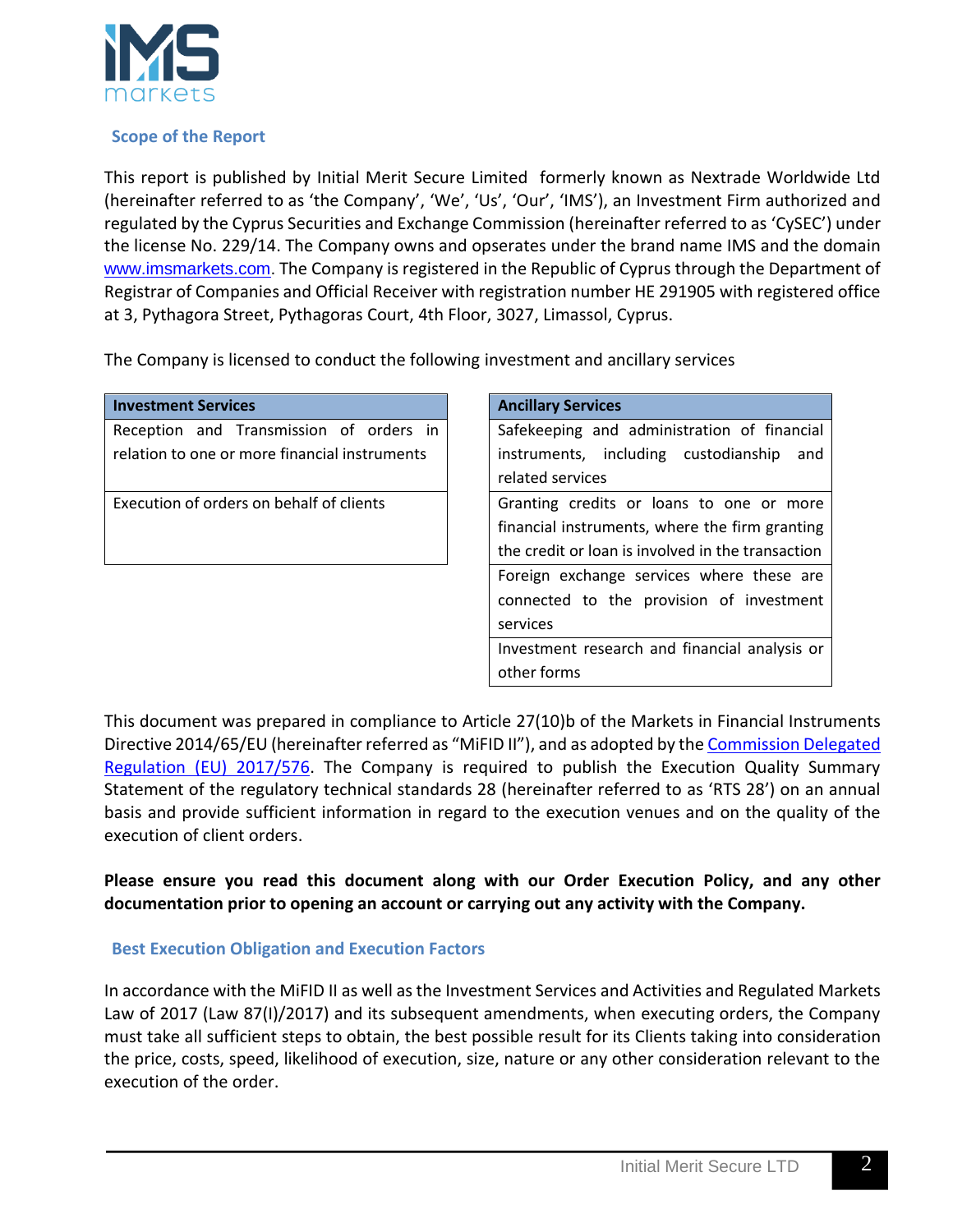

The Company has established the "Order Execution Policy", which provides all details on how the Company takes all steps into consideration when executing Client orders or receiving and transmitting orders for execution in relation to the financial instruments the Company offer to its Clients. It is worth noting that the Order Execution Policy does not apply to Eligible Counterparties as defined in the Company's Client Categorization Policy.

In accordance with the regulation Best Execution is the obligation for the Company to ensure that the execution arrangements deliver the best possible result when executing Client Orders. As a result, Best Execution is determined by several execution factors and its relative importance, which is taken into consideration in achieving the best possible outcome.

The Policy applies to Retail and Professional Clients of the Company, as defined in the Client Categorisation Policy, when executing transactions on Financial Instruments provided by IMS.

In the case of Retail Clients, in applying the best execution in the normal course of business, we determine the best possible result in terms of total consideration. Total consideration is the price of financial instrument concerned and the costs payable by the Retail Client as a result of execution. These costs include all expenses incurred that are directly related to the execution of the order (such as execution venue fees and any fees paid to third parties involved in the execution of the order). These costs do not include our own commission, spread or margin. We make take the other execution factors into account where they are instrumental in delivering the best possible result (in terms of total consideration) for the Retail Client.

The Company weights the importance of each execution factors below in delivering best execution:

- **Price** is the primary factor when considering best execution and is considered at high importance. Price is the Company's quoted market rate at which the order is executed. The Company obtains the prices for each financial instrument from its Liquidity Provider(s) and their names are disclosed in the execution venues, as mentioned below. Please refer to our order execution policy where we provide further information on how we determine our prices.
- **Costs** involved are of high importance as additional charges may be incurred in executing an order which will affect the quality of execution. The charges can be found on the Company's website and trading platform. These charges include:
	- o **Commissions**, which are charged as fixed percentage of the overall value of the trade or as a fixed amount.
	- o **Financing fees (swaps)** apply in some types of financial instruments and on opened positions/pending orders. The financing fees (swaps) are based on prevailing market interest rates, which may vary over time, while the fee can be positive or negative.
	- o **Currency conversions** apply from the Client's base currency to the currency of the relevant financial instrument.
	- $\circ$  The Company does not charge clearing or settlement fees for execution of orders.
- **Speed of Execution** is of high importance and can be particularly important in fast moving markets. For this reason, we maintain high speed connections through multiple servers and our execution is fully automated to provide seamless order execution.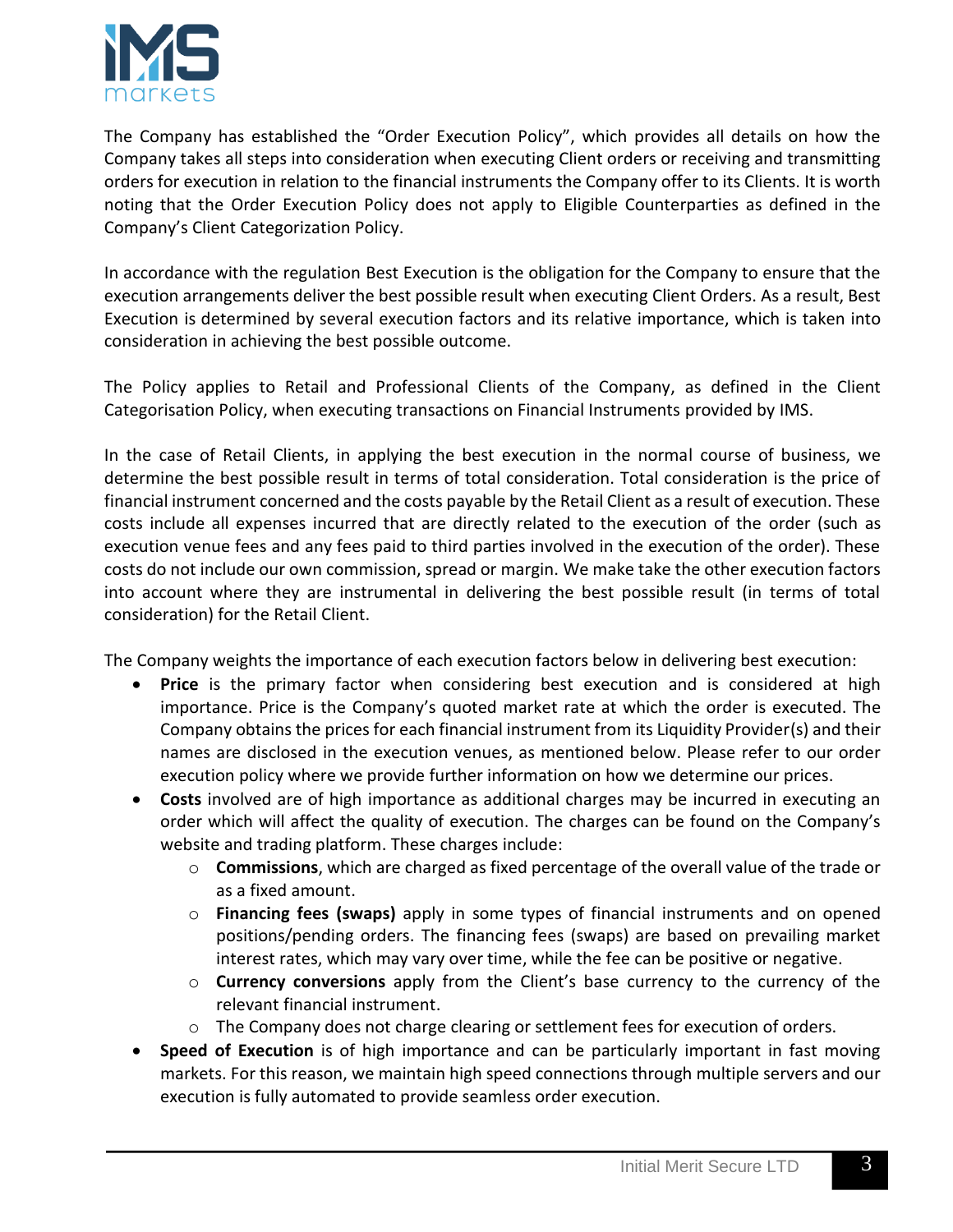

- **Likelihood of Execution** is of medium importance, as the Company even though reserves the right to decline a Client order, we aim to execute all Client Orders, to the extent possible. While the Company remains the contractually counterparty to the client, relies on its Liquidity Providers (as per the Liquidity Providers disclosed below) for prices and available liquidity. Therefore, the Company strives to execute all Client orders by having multiple Liquidity Providers available for all offered financial instruments.
- **Likelihood of Settlement** is of medium importance, as the Company shall proceed to a settlement of all transactions upon execution of such transactions.
- **Size of order** is of medium importance, as the Client can place orders as long as the balance of the trading account is maintained. If the Client wishes to execute a large size order, the price may become less favorable considering the price obtained from the Liquidity Provider. The Company sets minimum and maximum size of orders based on the financial instrument selected and the Company reserves the right to decline an order.
- **Nature and any other considerations of the transaction** are of low importance. Some factors may rapidly affect the price of the underlying instruments/products from which the Company's quoted price is derived and may also affect other factors listed herein. The Company will take all sufficient steps to obtain the best possible result for its Clients.

We assign equal importance to price, costs, speed, likelihood of execution and other factors when assessing the quality of our execution/liquidity venues. Other Execution Factors include currency valuation of each instrument relative to the client's base currency, minimum size of orders for the various instruments offered, market opening and closing times for each instrument relative to Company's working hours. However, none of these other factors took precedence over the execution factors listed in this section.

In exceptional circumstances it is in the Company's absolute discretion to decide that any other factors such as extreme volatility where price discovery is disputable are more important than the ones described above. In cases where the price at which a trade is executed at may vary significantly from the original requested price due to abnormal market conditions and/or the levels of volatility in the market, the Company reserves the right to execute the Client Order at the best available price given the market depth and volatility for the given financial instrument at that point in time. More details on the execution factors can be found in the Company's [Order Execution Policy.](https://www.imsmarkets.com/user/themes/custom-theme/documents/Best%20Execution%20Policy.pdf)

It is worth noting that the Company considers the following criteria when determining the relative importance of the abovementioned execution factors:

- characteristics of the Client,
- characteristics of the Client's order (market order, limit or stop order),
- characteristics of the financial instrument,
- characteristics of the Execution Venues to which the order can be directed.

All client orders are executed over the counter (OTC) via the Company's trading platforms as Contracts for Difference (CFDs), irrespective if the underlying is listed on stock exchanges or other organized venues. The Company provides live streaming quotes for all financial instruments provided on its platforms, which are supplied by third-party independent sources (Liquidity Providers).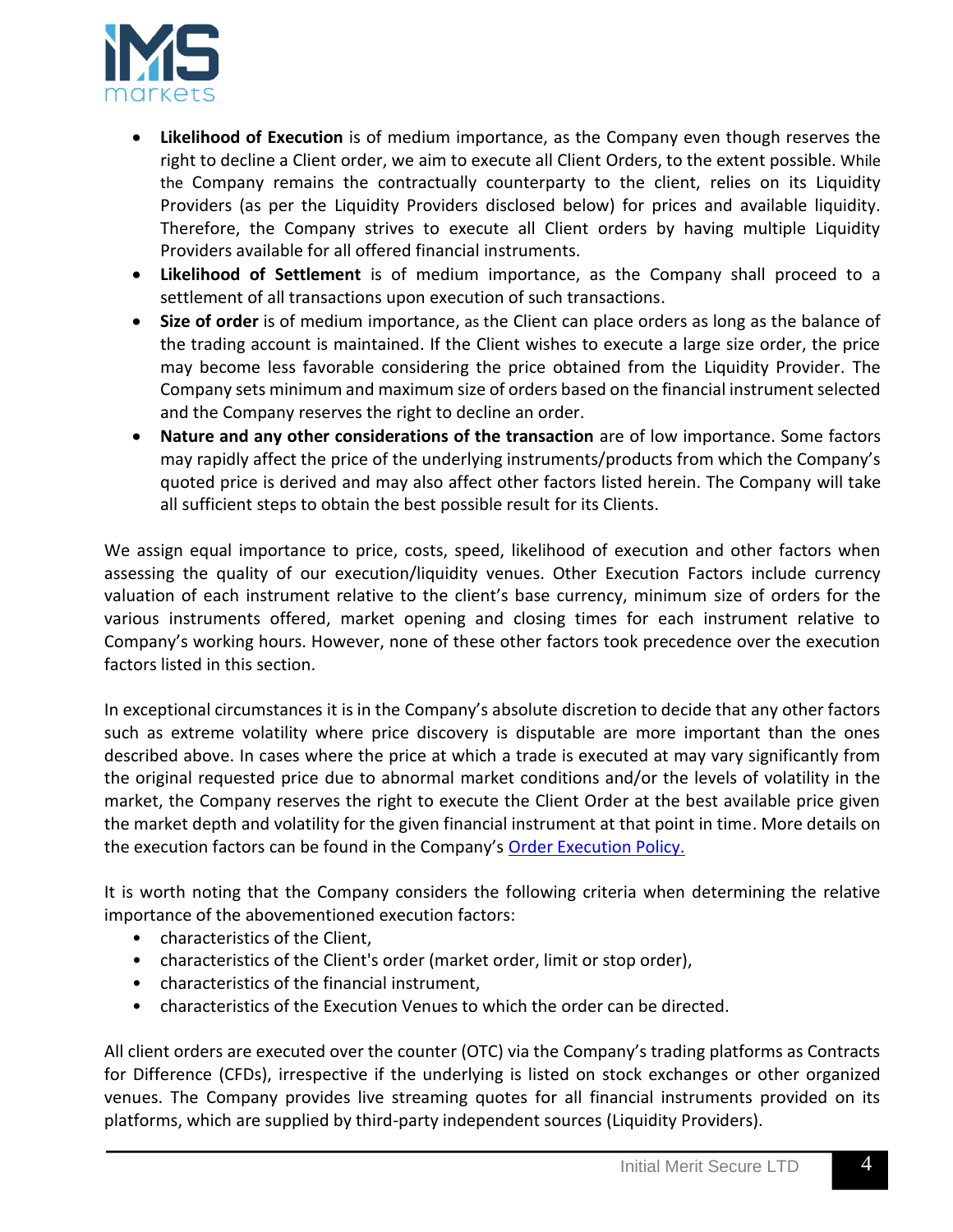

The Company during the year of 2021, ensured that the Clients received best execution on their orders by comparing the prices provided to Clients against a range of underlying price providers and data sources.

The Company has deployed a number of tools in order to monitor the parameters that will ensure consistency and the best possible result for its Clients' orders, including tools to evaluate

- the price fairness by comparing prices by market data providers with the prices offered by the Company and its available Liquidity Providers,
- the IT systems and trading platforms,
- the slippage, price continuity, speed of execution.

As mentioned above and in the Order Execution Policy, the best possible result of a Client order is determined taking into consideration the price of the financial instrument and the costs related to the execution, which include all expenses incurred by the Client and these are directly related to the execution of the order.

To this end, the Company's internal manuals describe the internal processes and procedures that ensure clients receive the best possible result when executing client orders and the Company does not transfer its best execution responsibility to any other party. The Company monitors the capacity and efficiency of the trading platforms, the configuration systems and update the software, servers and its technology where it is necessary.

## **Execution Venues**

The Company acts as an agent on the Client's behalf and transmits orders to the execution venues listed below. Client orders are not executed on a Trading Venue (Regulated Market, Multilateral Trading Facility or on an Organised Trading Facility), instead and as abovementioned they are executed by the Company on third party execution venues.

We are increasingly improving our quality of execution of client orders by adding multiple third-party liquidity providers with whom we have signed service agreements. We deem it more useful to disclose to clients our top underlying third-party liquidity providers with whom we have such appropriate legal arrangements in place, during the year of 2021.

| <b>Liquidity Providers</b><br><b>Name</b> | Country of<br><b>Establishment</b> | <b>Commencement Date</b><br>of the Business<br>relationship |
|-------------------------------------------|------------------------------------|-------------------------------------------------------------|
| <b>Broctagon Prime</b><br>Limited         | Cyprus                             | 2019                                                        |

In accordance with the Commission Delegated Regulation (EU) 2017/576 Annex I, the Company did not offer the following classes of financial instruments during the reference period  $1<sup>st</sup>$  of January and 31 $<sup>st</sup>$  of</sup> December 2021.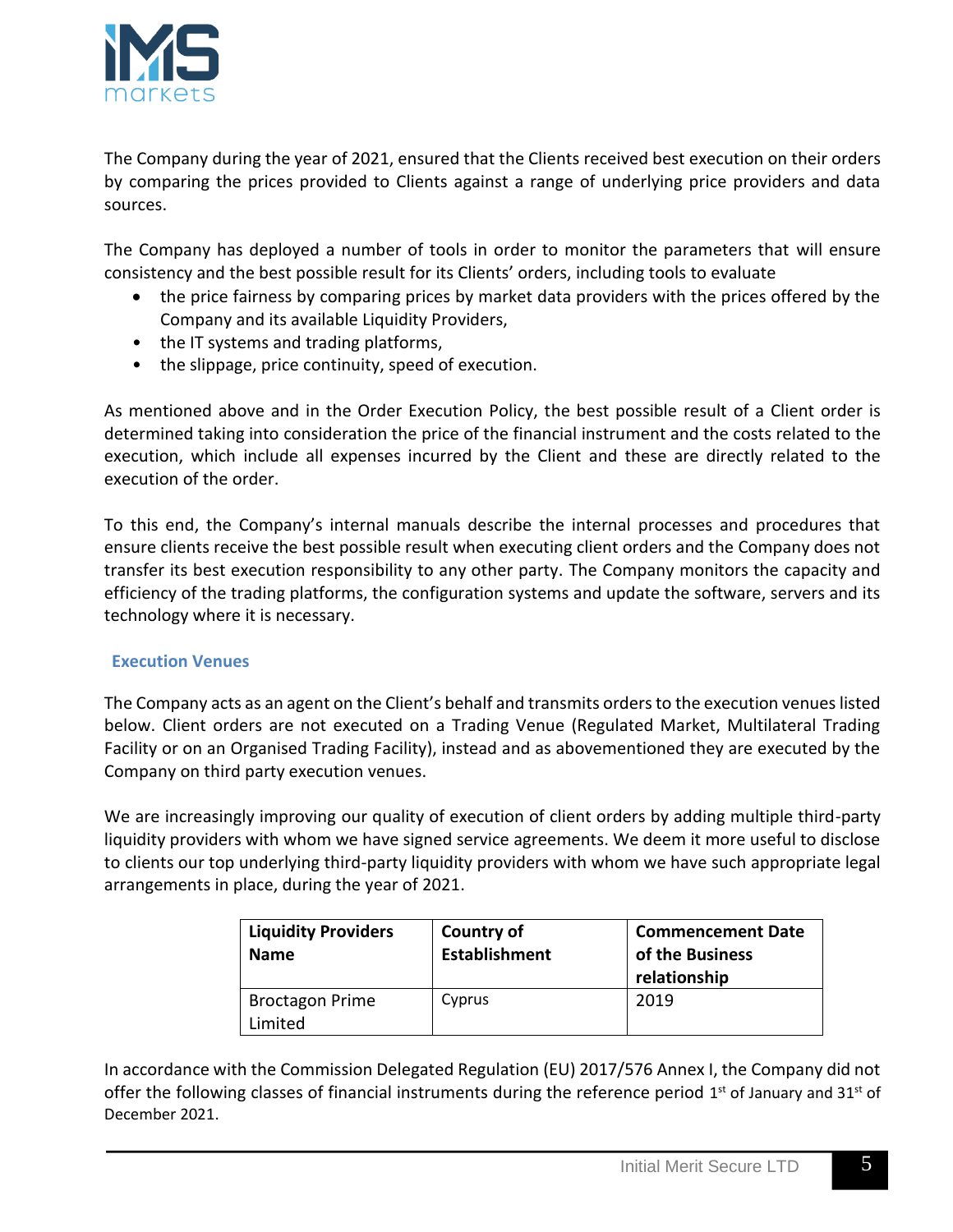

- a) Equities Shares & Depositary Receipts
- b) Debt Instruments
- c) Interest Rate Derivatives
- d) Credit Derivatives
- e) Currency Derivatives
- f) Structured finance instruments
- g) Equity Derivatives
- h) Securitised Derivatives
- i) Commodities derivatives and emission allowances Derivatives
- j) Exchange traded products (Exchange traded funds, exchange traded notes and exchange traded commodities)
- k) Emission allowances
- l) Other instruments

The Company offers a single class of financial instrument, which is Contracts for Difference. In the tables below and in accordance with the Commission Delegated Regulation (EU) 2017/576 Annex II, the Company publishes the execution venues and information regarding retail clients, during the reference period  $1<sup>st</sup>$  of January and  $31<sup>st</sup>$  of December 2021.

| <b>Class of Instrument</b>           | <b>Contracts for Difference</b> |              |               |            |                |
|--------------------------------------|---------------------------------|--------------|---------------|------------|----------------|
| Notification if <1 average trade per |                                 |              |               |            |                |
| business day in the previous year    | N                               |              |               |            |                |
| Top five execution venues ranked in  | Proportion of                   | Proportion   | Percentage    | Percentage | Percentage     |
| terms of trading volumes             | volume                          | of<br>orders | 0f<br>passive | 0f         | directed<br>of |
|                                      | traded as a                     | executed as  | orders        | aggressive | orders         |
|                                      | percentage of $\parallel$       | percentage   |               | orders     |                |
|                                      | total in that                   | of total in  |               |            |                |
|                                      | class                           | that class   |               |            |                |
| <b>Broctagon Prime Ltd</b>           | 100%                            | 100%         | 0%            | 100%       | 0%             |
| LEI: 213800AYVP83GMTLSE33            |                                 |              |               |            |                |
| Name and Venue Identifier            | 0%                              | 0%           | 0%            | 0%         | 0%             |
| (MIC or LEI)                         |                                 |              |               |            |                |
| Name and Venue Identifier            | 0%                              | 0%           | 0%            | 0%         | 0%             |
| (MIC or LEI)                         |                                 |              |               |            |                |
| Name and Venue Identifier            | 0%                              | 0%           | 0%            | 0%         | 0%             |
| (MIC or LEI)                         |                                 |              |               |            |                |
| Name and Venue Identifier            | 0%                              | 0%           | 0%            | 0%         | 0%             |
| (MIC or LEI)                         |                                 |              |               |            |                |

Table 1: Retail Clients

It is noted that the Company did not offer its services to Professional Clients during the year of 2021.

Table 2: Professional Clients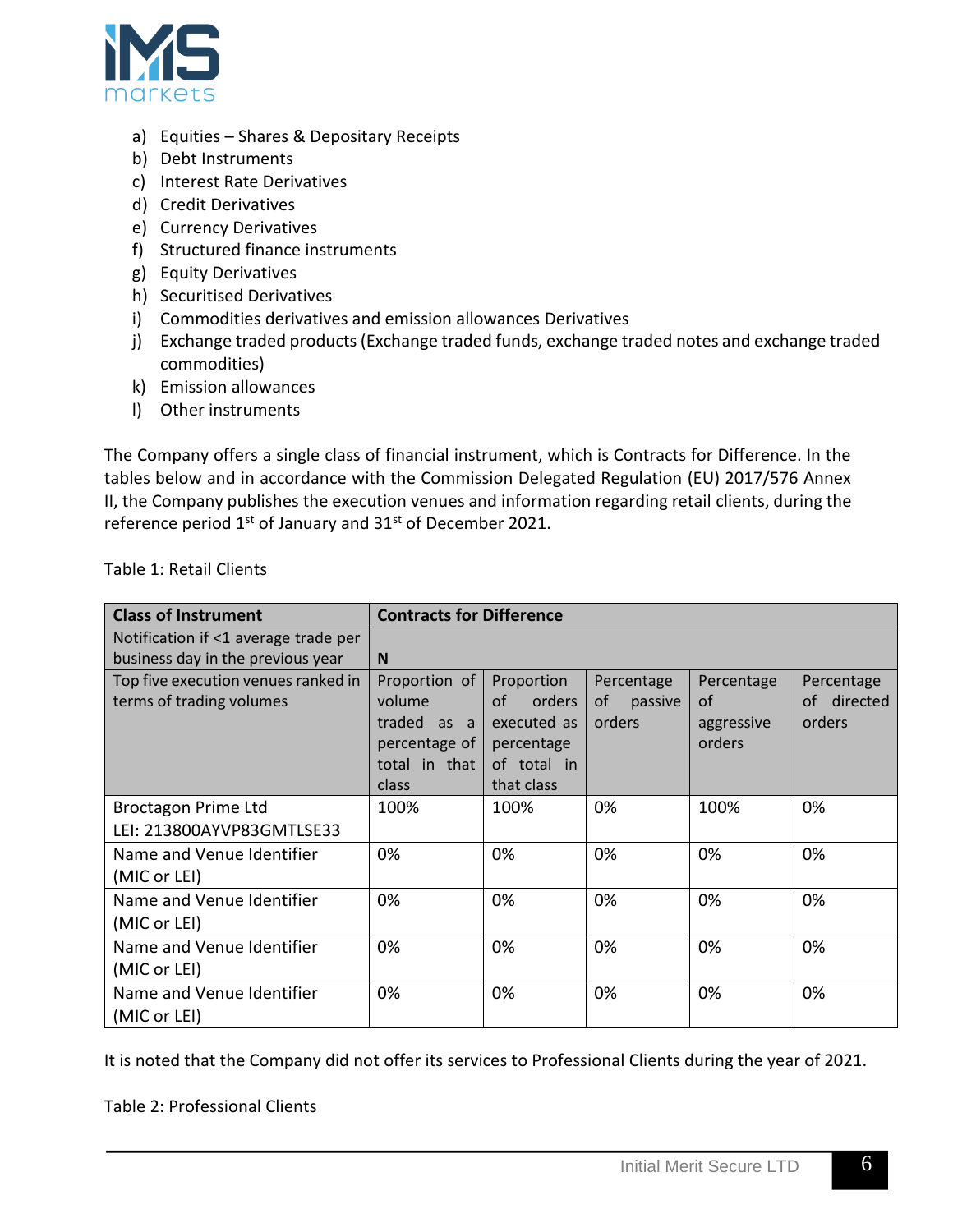

| <b>Class of Instrument</b>           | <b>Contracts for Difference</b> |                   |               |            |             |
|--------------------------------------|---------------------------------|-------------------|---------------|------------|-------------|
| Notification if <1 average trade per |                                 |                   |               |            |             |
| business day in the previous year    | Y                               |                   |               |            |             |
| Top five execution venues ranked in  | Proportion of                   | <b>Proportion</b> | Percentage    | Percentage | Percentage  |
| terms of trading volumes             | volume                          | 0f<br>orders      | of<br>passive | οf         | of directed |
|                                      | traded as a                     | executed as       | orders        | aggressive | orders      |
|                                      | percentage of                   | percentage        |               | orders     |             |
|                                      | total in that                   | of total in       |               |            |             |
|                                      | class                           | that class        |               |            |             |
| Name and Venue Identifier            | 0%                              | 0%                | 0%            | 0%         | 0%          |
| (MIC or LEI)                         |                                 |                   |               |            |             |
| Name and Venue Identifier            | 0%                              | 0%                | 0%            | 0%         | 0%          |
| (MIC or LEI)                         |                                 |                   |               |            |             |
| Name and Venue Identifier            | 0%                              | 0%                | 0%            | 0%         | 0%          |
| (MIC or LEI)                         |                                 |                   |               |            |             |
| Name and Venue Identifier            | 0%                              | 0%                | 0%            | 0%         | 0%          |
| (MIC or LEI)                         |                                 |                   |               |            |             |
| Name and Venue Identifier            | 0%                              | 0%                | 0%            | 0%         | 0%          |
| (MIC or LEI)                         |                                 |                   |               |            |             |

As per the Article 2 of the Regulation and Directive 2014/65/EU;

- A 'Passive order' is an order entered into the order book that provided liquidity,
- An 'Aggressive order' is an order entered into the order book that took liquidity,
- A 'Directed order' is an order where a specific execution venue was specified by the client prior to the execution of the order.

## **Change of Execution Venues during the year under review**

The Company notes that during the year under review, did not change the list of execution venues thus the above disclosure is not relevant for the year under review.

## **Conflicts of Interest**

The Company has in a place a **Conflict of Interest Policy** which applies to all directors, employees and any person has interactions to the Clients. The management of the Company provide training to all stakeholders with the Company's procedures and policies, including Conflicts of Interest Training seminars are held at least once a year or more frequently, when relevant laws, regulations or guidelines change.

## **Governance and Review of execution monitoring**

The Company acts fairly, honestly and to the best interest of its clients by:

- applying the same order execution policy for all its clients and
- does not discriminate between different groups of clients.